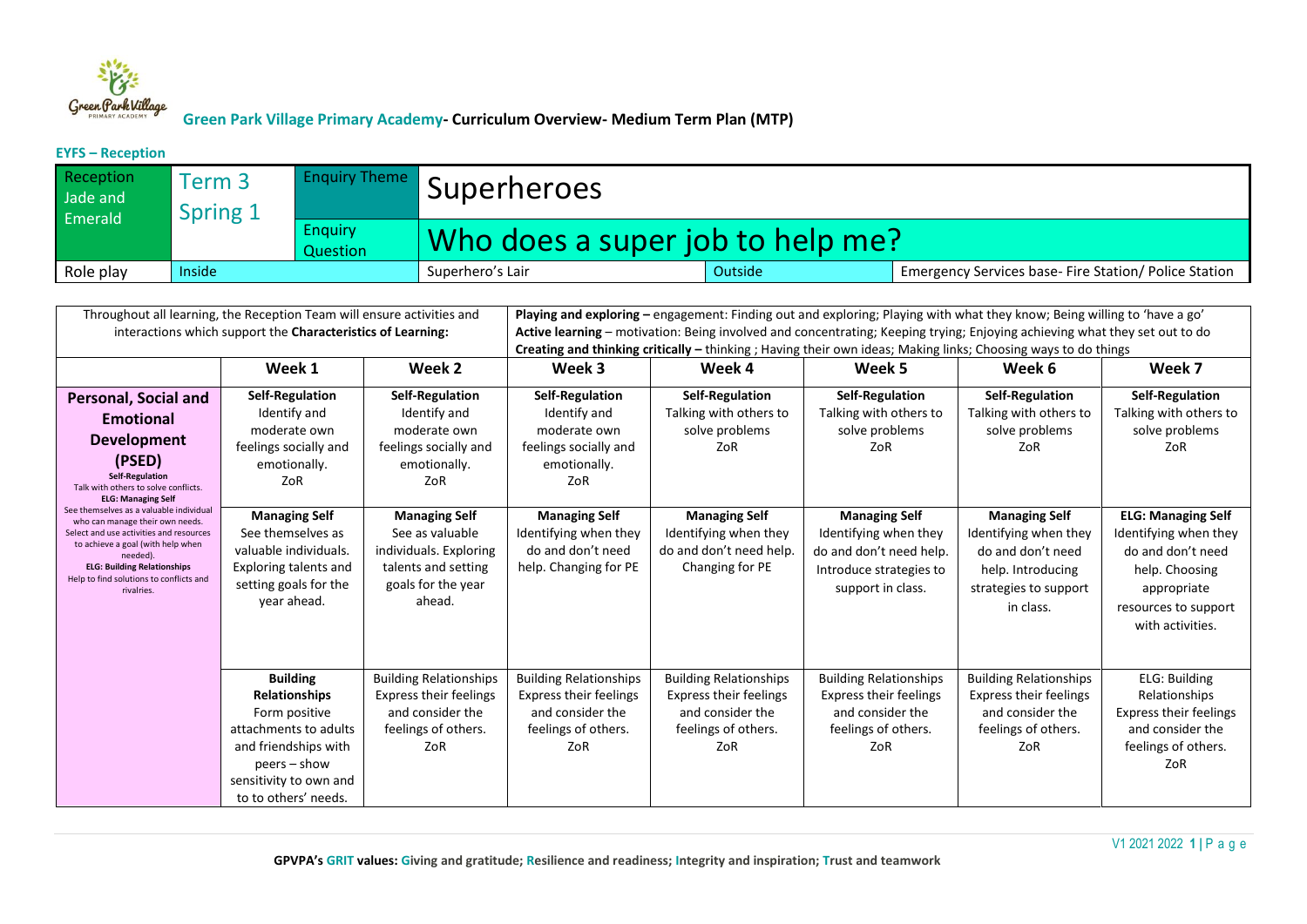

| <b>Physical</b><br><b>Development</b><br>(PD)<br>Fine                                                                                                                                                                                                                                                                                     | <b>Fine</b><br>Use a comfortable<br>grip with good control<br>when holding pencils                                                                  | <b>Fine</b><br>Use a comfortable<br>grip with good control<br>when holding pencils                                                      | <b>Fine</b><br>Use a comfortable<br>grip with good control<br>when holding pencils                                                      | <b>Fine</b><br>Use a comfortable grip<br>with good control when<br>holding pencils                                                        | <b>Fine</b><br>Use a comfortable grip<br>with good control when<br>holding pencils                                                        | <b>Fine</b><br>Use a comfortable<br>grip with good control<br>when holding pencils                                                      | <b>Fine</b><br>Use a comfortable grip<br>with good control<br>when holding pencil                                                    |
|-------------------------------------------------------------------------------------------------------------------------------------------------------------------------------------------------------------------------------------------------------------------------------------------------------------------------------------------|-----------------------------------------------------------------------------------------------------------------------------------------------------|-----------------------------------------------------------------------------------------------------------------------------------------|-----------------------------------------------------------------------------------------------------------------------------------------|-------------------------------------------------------------------------------------------------------------------------------------------|-------------------------------------------------------------------------------------------------------------------------------------------|-----------------------------------------------------------------------------------------------------------------------------------------|--------------------------------------------------------------------------------------------------------------------------------------|
| Use a comfortable grip with good<br>control when holding pens and pencils.<br><b>Gross</b><br>Know and talk about different factors<br>that support their overall health and<br>wellbeing; regular physical activity;<br>healthy eating; toothbrushing; sensible<br>amounts of screen time; good sleep<br>routine; being safe pedestrian. | Gross<br>Further develop skills<br>they need to manage<br>school day<br>successfully - lining<br>up, mealtimes and<br>personal hygiene.             | Gross<br>Further develop skills<br>they need to manage<br>school day<br>successfully - lining<br>up, mealtimes and<br>personal hygiene. | Gross<br>Further develop skills<br>they need to manage<br>school day<br>successfully - lining<br>up, mealtimes and<br>personal hygiene. | Gross<br>Further develop skills<br>they need to manage<br>school day successfully<br>- lining up, mealtimes<br>and personal hygiene.      | Gross<br>Further develop skills<br>they need to manage<br>school day successfully<br>- lining up, mealtimes<br>and personal hygiene.      | Gross<br>Further develop skills<br>they need to manage<br>school day<br>successfully - lining<br>up, mealtimes and<br>personal hygiene. | Gross<br>Further develop skills<br>they need to manage<br>school day successfully<br>- lining up, mealtimes<br>and personal hygiene. |
| <b>Communication and</b><br><b>Language</b><br>(CL)<br><b>Listening, Attention and</b><br><b>Understanding</b><br>Listen to and talk about stories to build<br>familiarity and understanding.<br><b>Speaking</b>                                                                                                                          | <b>Listening, Attention</b><br>and Understanding<br>Listen to and talk<br>about stories to build<br>familiarity and<br>understanding                | <b>Listening, Attention</b><br>and Understanding<br>Listen to and talk<br>about stories to build<br>familiarity and<br>understanding    | <b>Listening, Attention</b><br>and Understanding<br>Listen to and talk<br>about stories to build<br>familiarity and<br>understanding    | <b>Listening, Attention</b><br>and Understanding<br>Listen to and talk about<br>stories to build<br>familiarity and<br>understanding      | <b>Listening, Attention</b><br>and Understanding<br>Listen to and talk about<br>stories to build<br>familiarity and<br>understanding      | <b>Listening, Attention</b><br>and Understanding<br>Listen to and talk<br>about stories to build<br>familiarity and<br>understanding    | <b>Listening, Attention</b><br>and Understanding<br>Listen to and talk<br>about stories to build<br>familiarity and<br>understanding |
| Describe events in some detail<br>Connect one idea to another using a<br>range of connectives. Articulate ideas<br>and thoughts in well-formed<br>sentences.                                                                                                                                                                              | <b>Speaking</b><br>Describe events using<br>full sentences.<br>Express their ideas<br>and feelings about<br>their experiences<br>over the holidays. | <b>Speaking</b><br>Describe events in full<br>sentences. Offer<br>explanation for how<br>Supertato may<br>capture the Evil Pea.         | <b>Speaking</b><br>Retall the story of<br>Supertato using<br>repetition and some<br>of their own words.                                 | <b>Speaking</b><br>Connect one idea or<br>action to another using<br>a range of connectives<br>(and, because)                             | <b>Speaking</b><br>Connect one idea or<br>action to another using<br>a range of connectives<br>(and, because)                             | <b>Speaking</b><br>Connect one idea or<br>action to another<br>using a range of<br>connectives (and,<br>because)                        | <b>Speaking</b><br>Connect one idea or<br>action to another using<br>a range of connectives<br>(and because).                        |
| <b>Literacy</b>                                                                                                                                                                                                                                                                                                                           |                                                                                                                                                     |                                                                                                                                         |                                                                                                                                         | Texts: People Who Help Us: Chef, Fire Fighters, Doctors, Police The Jolly Postman, Five Minutes' Peace, Supertato                         |                                                                                                                                           |                                                                                                                                         |                                                                                                                                      |
| <b>Word reading</b><br>Read simple phrases and sentences<br>made up of words with known letter-<br>sound correspondences and, where<br>necessary, a few exception words.<br><b>Comprehension</b><br>Use vocabulary and forms of speech<br>that are increasingly influenced by<br>their range of books.<br><b>Writing</b>                  | Word reading<br>Blend sounds into<br>words so they can<br>read short words<br>made up of known<br>sounds.                                           | Word reading<br>Blend sounds into<br>words so they can<br>read short words<br>made up of known<br>sounds.                               | Word reading<br>Blend sounds into<br>words so they can<br>read short words<br>made up of known<br>sounds.                               | Word reading<br>Read some letter<br>groups that represent<br>one sound (diagraphs)<br><b>Phonics</b> Letters and<br>Sounds-Phases 2 and 3 | Word reading<br>Read some letter<br>groups that represent<br>one sound (diagraphs)<br><b>Phonics Letters and</b><br>Sounds-Phases 2 and 3 | <b>Word reading</b><br>Read some common<br>exception words from<br>Phase 2 and Phase 3<br>Letters and Sounds.                           | <b>Word reading</b><br>Read some common<br>exception words from<br>Phase 2 and Phase 3<br>Letters and Sounds.                        |

V1 2021 2022 **2 |** P a g e

 **GPVPA's GRIT values: Giving and gratitude; Resilience and readiness; Integrity and inspiration; Trust and teamwork**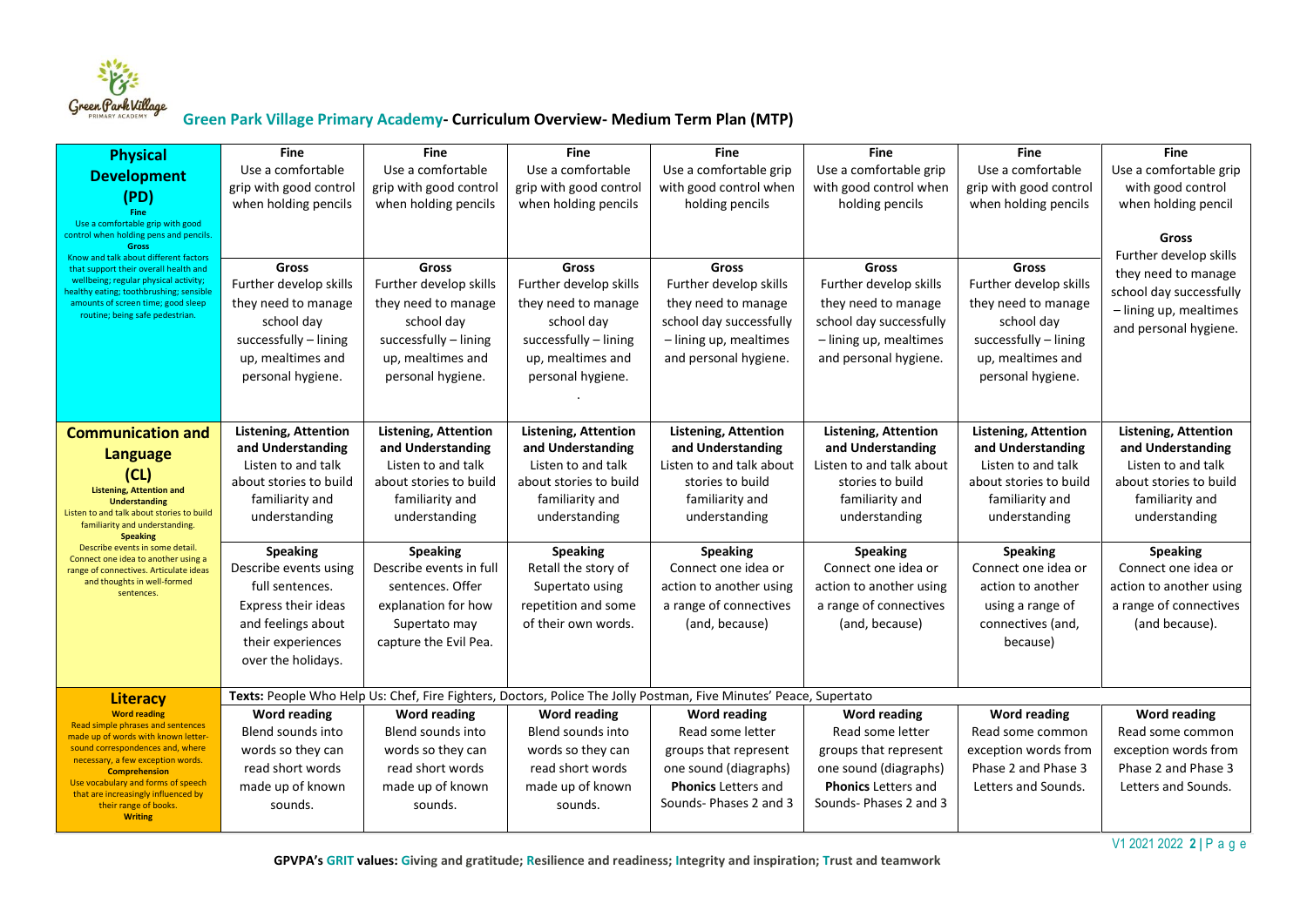

| Spell words by identifying the sounds<br>and then writing the sound with<br>letter/s.                                                                                                                                                                                                                                                                                                                                                                                                                                                                                                                                                                                                                                                             | <b>Phonics Letters and</b><br>Sounds- Phases 2 and<br>3<br>Comprehension<br>Use vocabulary and<br>forms of speech that                                                                                                                                                                   | <b>Phonics Letters and</b><br>Sounds- Phases 2 and<br>3<br>Comprehension<br>Use vocabulary and<br>forms of speech that                                                                                                                                                           | <b>Phonics Letters and</b><br>Sounds- Phases 2 and<br>3<br>Comprehension<br>Use vocabulary and<br>forms of speech that | Comprehension<br>Use vocabulary and<br>forms of speech that                                                                                                                                                                                 | Comprehension<br>Use vocabulary and<br>forms of speech that                                                                                                                                                                                                         | <b>Phonics</b> Letters and<br>Sounds- Phases 2 and<br>3<br>Comprehension<br>Use vocabulary and<br>forms of speech that                                                                                                                           | <b>Phonics</b> Letters and<br>Sounds- Phases 2 and<br>3<br>Comprehension<br>Use vocabulary and<br>forms of speech that |  |  |
|---------------------------------------------------------------------------------------------------------------------------------------------------------------------------------------------------------------------------------------------------------------------------------------------------------------------------------------------------------------------------------------------------------------------------------------------------------------------------------------------------------------------------------------------------------------------------------------------------------------------------------------------------------------------------------------------------------------------------------------------------|------------------------------------------------------------------------------------------------------------------------------------------------------------------------------------------------------------------------------------------------------------------------------------------|----------------------------------------------------------------------------------------------------------------------------------------------------------------------------------------------------------------------------------------------------------------------------------|------------------------------------------------------------------------------------------------------------------------|---------------------------------------------------------------------------------------------------------------------------------------------------------------------------------------------------------------------------------------------|---------------------------------------------------------------------------------------------------------------------------------------------------------------------------------------------------------------------------------------------------------------------|--------------------------------------------------------------------------------------------------------------------------------------------------------------------------------------------------------------------------------------------------|------------------------------------------------------------------------------------------------------------------------|--|--|
|                                                                                                                                                                                                                                                                                                                                                                                                                                                                                                                                                                                                                                                                                                                                                   | are increasingly<br>influenced by their<br>range of books.                                                                                                                                                                                                                               | are increasingly<br>influenced by their<br>range of books.                                                                                                                                                                                                                       | are increasingly<br>influenced by their<br>range of books.                                                             | are increasingly<br>influenced by their<br>range of books.                                                                                                                                                                                  | are increasingly<br>influenced by their<br>range of books.                                                                                                                                                                                                          | are increasingly<br>influenced by their<br>range of books.                                                                                                                                                                                       | are increasingly<br>influenced by their<br>range of books.                                                             |  |  |
|                                                                                                                                                                                                                                                                                                                                                                                                                                                                                                                                                                                                                                                                                                                                                   | <b>Writing - Supertato</b><br>Write some letters<br>correctly.                                                                                                                                                                                                                           | Writing - Supertato<br>Form lower case and<br>capital letters<br>correctly.                                                                                                                                                                                                      | <b>Writing - Supertato</b><br>Form lower case and<br>capital letters<br>correctly.                                     | <b>Writing</b><br>Spell words by<br>identifying the sounds<br>and then writing the<br>sound with letter/s.                                                                                                                                  | Writing<br>Spell words by<br>identifying the sounds<br>and then writing the<br>sound with letter/s.                                                                                                                                                                 | <b>Writing</b><br>Spell words by<br>identifying the sounds<br>and then writing the<br>sound with letter/s.                                                                                                                                       | Writing<br>Spell words by<br>identifying the sounds<br>and then writing the<br>sound with letter/s.                    |  |  |
| <b>Mathematics</b><br><b>Number</b><br>Begin to subitise (recognise quantities<br>without counting) up to 5. Solve real<br>world mathematical problems with<br>numbers up to 5. Experiment with<br>their own symbols and marks as well                                                                                                                                                                                                                                                                                                                                                                                                                                                                                                            | Addition and Subtraction-numbers to 5<br>Number and Place Value- numbers to 10<br>Addition and Subtraction-Addition to 10<br>Geometry-Shape and space                                                                                                                                    |                                                                                                                                                                                                                                                                                  |                                                                                                                        |                                                                                                                                                                                                                                             |                                                                                                                                                                                                                                                                     |                                                                                                                                                                                                                                                  |                                                                                                                        |  |  |
| as numerals.<br><b>Numerical Patterns</b><br>Count verbally beyond 10. Understand<br>the 'one more/one less than'<br>relationship between consecutive<br>numbers to 10<br>Positional language: describe a familiar<br>route, using words such as 'in front of'<br>and 'behind'.<br>Compare numbers using appropriate<br>vocabulary such as 'more than' 'less<br>than', 'equal to'. Begin to identify<br>evens and odds to 10. Begin to recall<br>double facts to 10. Begin to share<br>quantities between 2 and 3 people to<br>10.<br>Talk about patterns in environment<br>and continue copy and create<br>repeating patterns.<br>Select, rotate and manipulate shapes<br>in order to develop spatial reasoning<br>skills. Compose and decompose | <b>Number</b><br>Alive in Five!<br>Introducing Zero<br>Comparing numbers<br>to $5$<br>Composition of 4 and<br>Understand that zero<br>is one less than 1.<br>Understand that zero<br>means 'nothing there'<br>or 'all gone'.<br>Represent zero using<br>0. Count back from 5<br>to zero. | <b>Number</b><br>Alive in Five!<br>Comparing numbers<br>to 5<br>Composition of 4 and<br>Compare groups to 5<br>by counting, lining<br>objects up and<br>comparing their<br>position in the<br>counting order.<br>Compare two sets of<br>identical and non-<br>identical objects. | <b>Number</b><br>Alive in Five!<br>Comparing numbers<br>to 5<br>Composition of 4 and                                   | <b>Number</b><br>Growing 6, 7, 8!<br><b>Making pairs</b><br>Combining 2 groups.<br>6, 7 and 8<br>Apply counting<br>principles to count<br>forwards and<br>backwards to eight<br>Represent 6, 7 and 8 in<br>different ways and<br>order them | <b>Number</b><br>Growing 6, 7, 8!<br><b>Making pairs</b><br>Combining 2 groups.<br>Combine two groups to<br>find how many there<br>are altogether<br>Combine two groups in<br>many contexts using<br>real objects<br>Subitise where possible<br>to begin to move on | <b>Number</b><br>Growing 6, 7, 8!<br><b>Making pairs</b><br>Combining 2 groups.<br>Length and Height<br>Use language to<br>describe length and<br>height<br>Compare length and<br>height of different<br>objects<br>Use specific<br>mathematical | <b>Revision</b>                                                                                                        |  |  |

V1 2021 2022 **3 |** P a g e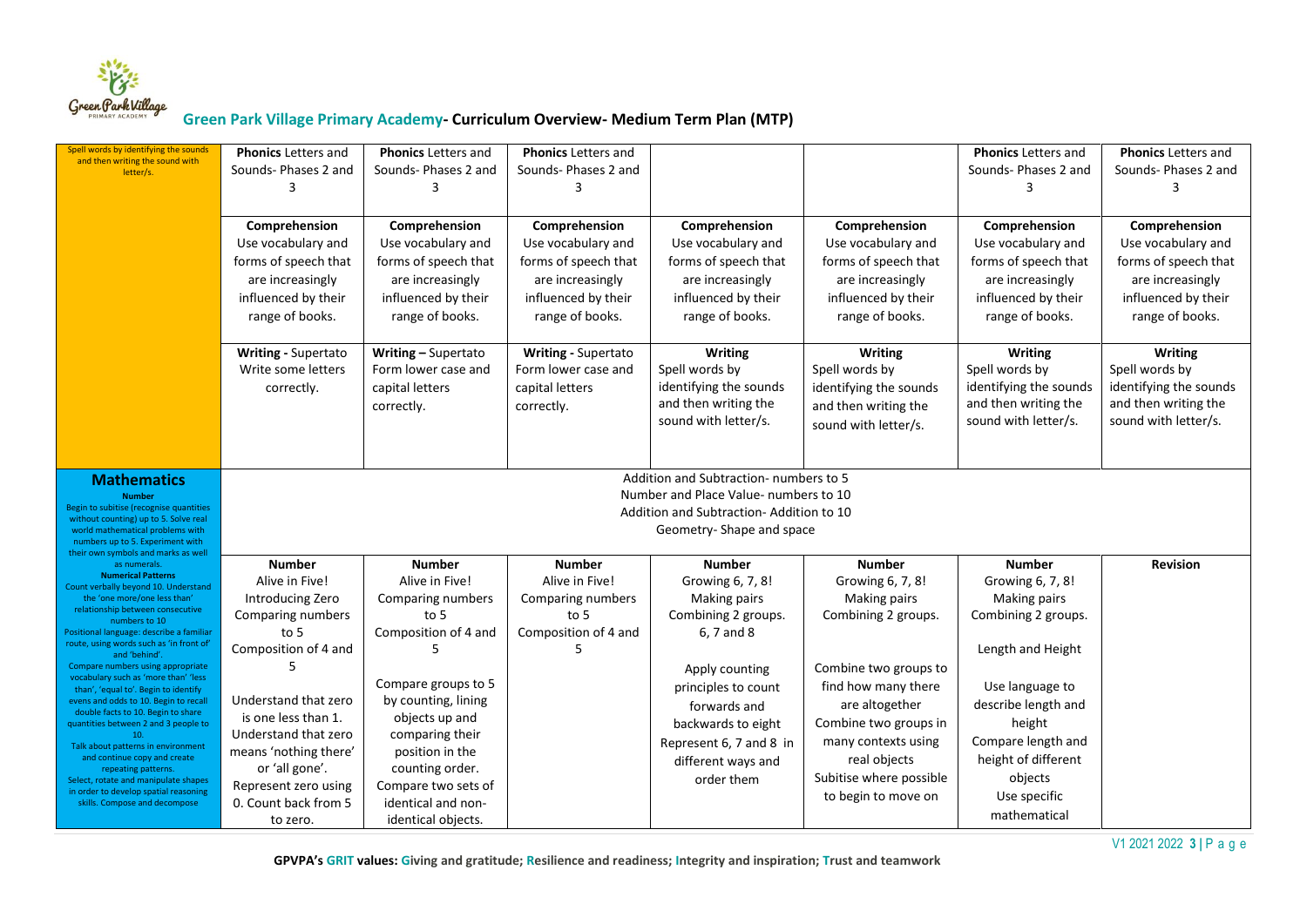

| shapes to show shapes can be made<br>up of smaller shapes.                       |                                               | Identify which groups                         |                                                | Count out the required                           | from counting each                             | vocabulary relating to                   |                                               |
|----------------------------------------------------------------------------------|-----------------------------------------------|-----------------------------------------------|------------------------------------------------|--------------------------------------------------|------------------------------------------------|------------------------------------------|-----------------------------------------------|
|                                                                                  |                                               | are equal and which                           |                                                | number from a larger                             | individual object                              | length, height and                       |                                               |
|                                                                                  |                                               | has more or less than.                        |                                                | group                                            | Use part-whole model                           | breadth                                  |                                               |
|                                                                                  |                                               |                                               |                                                | Arrange 6, 7 and 8 into                          | to show how two                                | Describe length and                      |                                               |
|                                                                                  |                                               |                                               |                                                | smaller groups to                                | groups are combined.                           | height making                            |                                               |
|                                                                                  |                                               |                                               |                                                | support subitising                               |                                                | indirect comparisons                     |                                               |
|                                                                                  |                                               |                                               |                                                | Begin to subitise                                |                                                | using identical objects                  |                                               |
|                                                                                  |                                               |                                               |                                                | numbers to 8 using a                             |                                                | (e.g. The table is 4)                    |                                               |
|                                                                                  |                                               |                                               |                                                | ten frame to support                             |                                                | blocks long)                             |                                               |
|                                                                                  |                                               |                                               |                                                | Order and compare                                |                                                |                                          |                                               |
|                                                                                  |                                               |                                               |                                                | representations                                  |                                                |                                          |                                               |
|                                                                                  |                                               |                                               |                                                | noticing the one                                 |                                                |                                          |                                               |
|                                                                                  |                                               |                                               |                                                | more/less patterns                               |                                                |                                          |                                               |
|                                                                                  |                                               |                                               |                                                | Relate learning of one                           |                                                |                                          |                                               |
|                                                                                  |                                               |                                               |                                                | more and one less to                             |                                                |                                          |                                               |
|                                                                                  |                                               |                                               |                                                | numbers to 8                                     |                                                |                                          |                                               |
|                                                                                  |                                               |                                               |                                                | Find numbers on a                                |                                                |                                          |                                               |
|                                                                                  |                                               |                                               |                                                | clock                                            |                                                |                                          |                                               |
|                                                                                  |                                               |                                               |                                                |                                                  |                                                |                                          |                                               |
|                                                                                  |                                               |                                               |                                                |                                                  |                                                |                                          |                                               |
|                                                                                  | <b>Numerical Patterns</b>                     | <b>Numerical Patterns</b>                     | <b>Numerical Patterns</b>                      | <b>Numerical Patterns</b>                        | <b>Numerical Patterns</b>                      | <b>Numerical Patterns</b>                | <b>Numerical Patterns</b>                     |
|                                                                                  | Link numerals and                             | Understand positional                         | Discuss routes and                             |                                                  | Compare numbers                                | Recognise and                            | Identifying and                               |
|                                                                                  | amounts up to 5.                              |                                               |                                                | Describe a sequence of                           |                                                |                                          | creating repeating                            |
|                                                                                  | Show the correct                              | language such as 'the                         | locations using words<br>such as 'in front of' | events using words<br>such as first, then, next. | using vocabulary such<br>as 'more than', 'less | describe patterns in<br>the environment. | patterns. Able to                             |
|                                                                                  |                                               | bag is under the<br>table'.                   | and 'behind'.                                  |                                                  | than'.                                         |                                          |                                               |
|                                                                                  | number of objects to<br>match a numeral.      |                                               |                                                |                                                  |                                                |                                          | identify and continue                         |
|                                                                                  |                                               |                                               |                                                |                                                  |                                                |                                          | repeated patterns.                            |
|                                                                                  |                                               |                                               |                                                |                                                  |                                                |                                          |                                               |
|                                                                                  |                                               |                                               |                                                |                                                  |                                                |                                          |                                               |
|                                                                                  |                                               |                                               |                                                |                                                  |                                                |                                          |                                               |
|                                                                                  |                                               |                                               |                                                |                                                  |                                                |                                          |                                               |
|                                                                                  |                                               |                                               |                                                |                                                  |                                                |                                          |                                               |
|                                                                                  |                                               |                                               |                                                |                                                  |                                                |                                          |                                               |
| <b>Understanding the</b>                                                         | <b>Past and Present</b>                       | <b>Past and Present</b>                       | <b>Past and Present</b>                        | <b>Past and Present</b>                          | <b>Past and Present</b>                        | <b>Past and Present</b>                  | <b>Past and Present</b>                       |
| <b>World</b>                                                                     | Timelines - children                          | Timelines - children                          | Talk about the lives of                        | Talk about the lives of                          | Talk about the lives of                        | Talk about the lives of                  | Talk about the lives of                       |
| <b>Past and Present</b>                                                          | to organise some                              | to organise some                              | people around them                             | people around them                               | people around them                             | people around them                       | people around them                            |
| Compare and contrast characters from<br>stories including figures from the past. | events using basic                            | events using basic                            | and their roles in                             | and their roles in                               | and their roles in                             | and their roles in                       | and their roles in                            |
| <b>People, Culture and Communities</b>                                           | chronology. Introduce<br>some historic events | chronology. Introduce<br>some historic events | society. Compare<br>police officer from 50     | society. Compare fire<br>fighter from 50 years   | society. Compare<br>doctor from 50 years       | society. Compare<br>nurse from 50 years  | society. Compare shop<br>keeper from 50 years |

V1 2021 2022 **4 |** P a g e

 **GPVPA's GRIT values: Giving and gratitude; Resilience and readiness; Integrity and inspiration; Trust and teamwork**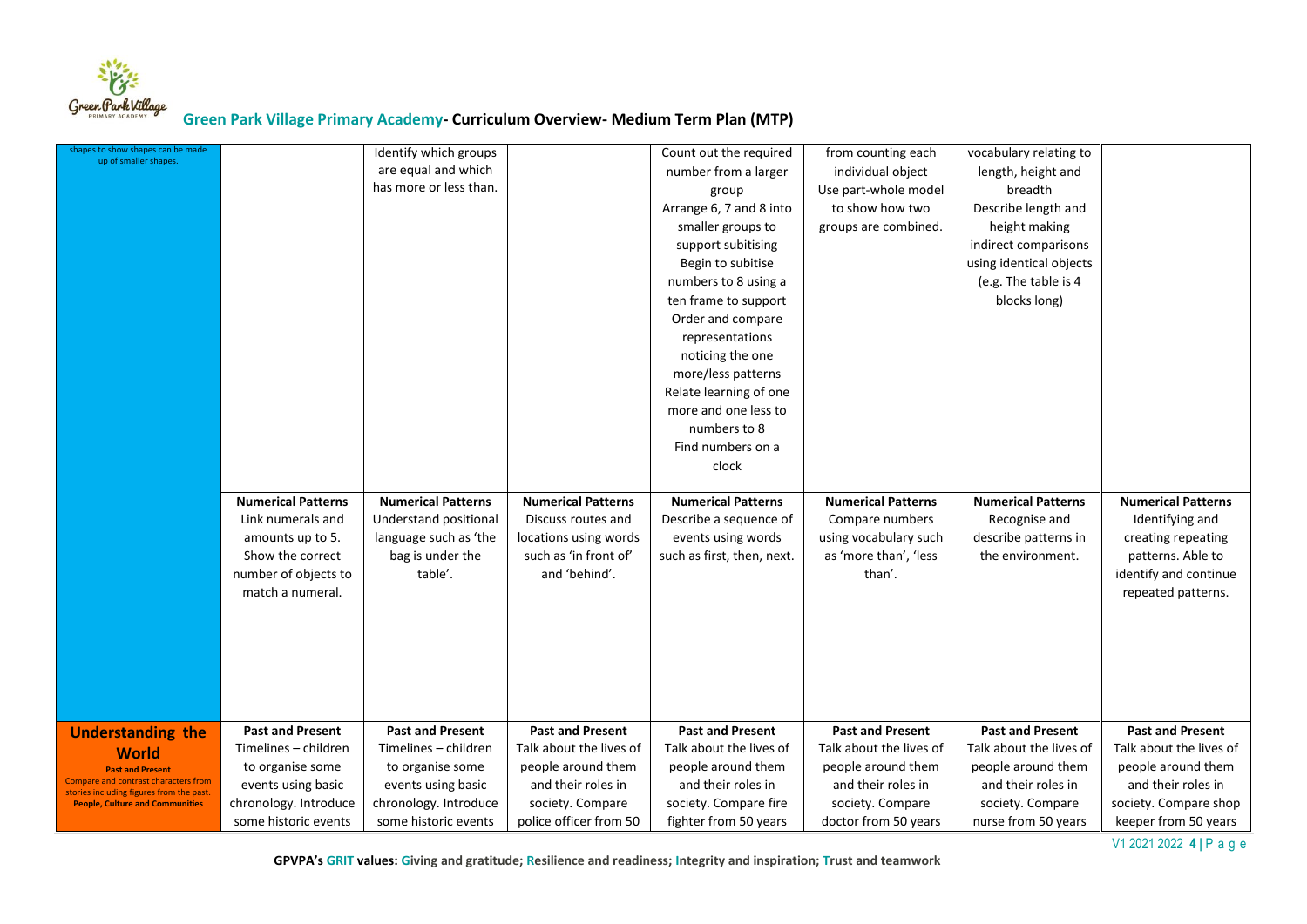

| Show interest in different                                                       | from before children     | from before children     | years ago to today.      | ago to today. What do          | ago to today. What do          | ago to today. What       | ago to today. What do    |
|----------------------------------------------------------------------------------|--------------------------|--------------------------|--------------------------|--------------------------------|--------------------------------|--------------------------|--------------------------|
| occupations. Continue developing<br>positive attitudes about the                 | were born.               | were born.               | What do they notice?     | they notice?                   | they notice?                   | do they notice?          | they notice?             |
| differences between people.<br>Draw information from a simple map.               |                          |                          |                          |                                |                                |                          |                          |
| <b>The Natural World</b><br>Plant seeds and care for growing                     |                          |                          |                          |                                |                                |                          |                          |
| plants. Understand the key features of                                           | People, Culture and      | People, Culture and      | People, Culture and      | People, Culture and            | People, Culture and            | People, Culture and      | People, Culture and      |
| the life cycle of a plant and an animal.<br>Recognise some environments that are | <b>Communities</b>       | <b>Communities</b>       | <b>Communities</b>       | <b>Communities</b>             | <b>Communities</b>             | <b>Communities</b>       | <b>Communities</b>       |
| different to the one in which they live.                                         | Recognise that           | Draw information         | Talk about the lives of  | Talk about the lives of        | Talk about the lives of        | Talk about the lives of  | Talk about the lives of  |
|                                                                                  | people have different    | from a simple map.       | people around them       | people around them             | people around them             | people around them       | people around them       |
|                                                                                  | beliefs and celebrate    | Supertato - create       | and their roles in       | and their roles in             | and their roles in             | and their roles in       | and their roles in       |
|                                                                                  | special times in         | maps for                 | society. Police Officer  | society. Fire fighter -        | society. Doctor -              | society. Nurse -         | society. Shop keeper -   |
|                                                                                  | different ways.          | supermarkets and use     | - challenge              | challenge                      | challenge                      | challenge                | challenge                |
|                                                                                  |                          | these to hide the Evil   | stereotypical/gender     | stereotypical/gender           | stereotypical/gender           | stereotypical/gender     | stereotypical/gender     |
|                                                                                  |                          | Pea.                     | assumptions.             | assumptions.                   | assumptions.                   | assumptions.             | assumptions.             |
|                                                                                  | <b>The Natural World</b> | <b>The Natural World</b> | <b>The Natural World</b> | <b>The Natural World</b>       | <b>The Natural World</b>       | <b>The Natural World</b> | <b>The Natural World</b> |
|                                                                                  | Know that there are      | Talk about               | Talk about               | Super Seasons.                 | Know that there are            | Super Senses - How       | Super Sense Challenge.   |
|                                                                                  | different countries in   | differences between      | differences between      | Describe the                   | different countries in         | do we use each of our    | Children to use          |
|                                                                                  | the world and talk       | materials and            | sinking and floating.    | differences between            | the world and talk             | senses every day?        | different senses to      |
|                                                                                  | about differences        | changes they may         | Make jelly and add       | the four seasons. How          | about differences they         | Which sense do we        | identify a range of      |
|                                                                                  | they have                | notice. (Freeze          | some pieces of           | do animals behave              | have experienced or            | use the most? Do we      | objects (touch, taste,   |
|                                                                                  | experienced or seen      | vegetables in block of   | fruit/vegetables - will  | differently in each            | seen in photos.                | have a Super Sense?      | feeling)                 |
|                                                                                  | in photos.               | ice - what happens       | they sink or float?      | season? Why do some            | Chinese New Year (Year         |                          |                          |
|                                                                                  | New Year                 | when ice taken out of    | What happens to jelly    | animals hibernate in           | of the Tiger).                 |                          |                          |
|                                                                                  | Celebrations around      | freezer? - Supertato)    | when it it taken out of  | the winter?                    |                                |                          |                          |
|                                                                                  | the world.               |                          | the fridge?              |                                |                                |                          |                          |
|                                                                                  |                          |                          | (Supertato)              |                                |                                |                          |                          |
| <b>Expressive Arts and</b>                                                       | <b>Creating with</b>     | <b>Creating with</b>     | <b>Creating with</b>     | <b>Creating with Materials</b> | <b>Creating with Materials</b> | <b>Creating with</b>     | <b>Creating with</b>     |
|                                                                                  | <b>Materials</b>         | <b>Materials</b>         | <b>Materials</b>         | Design and develop             | Chinese New Year               | <b>Materials</b>         | <b>Materials</b>         |
| <b>Design</b><br><b>Creating with Materials</b>                                  | Work collaboratively     | Join different           | Develop their own        | new storyline for              | lanterns.                      | It's an Emergency!       | It's an Emergency!       |
| Develop own ideas and decide which                                               | to create a Superhero    | materials to create      | plans for a trap for     | SuperTato in role play.        |                                | Children to choose       | Children to choose       |
| materials to use to express them. Join<br>different materials and explore        | Station for the          | own SuperTato or         | the Evil Pea and         |                                |                                | which emergency          | which emergency          |
| different textures. Create closed                                                | classroom. Selecting     | Super Vegetable.         | choose which             |                                |                                | service they wish to     | service they wish to     |
| shapes with continuous lines and<br>begin to use these shapes to represent       | and sharing ideas,       |                          | materials to use to      |                                |                                | represent in Role Play   | represent in Role Play   |
| objects.<br><b>Being Imaginative and Expressive</b>                              | resources and skills.    |                          | create these (junk       |                                |                                | - design and create      | - design and create      |
| Create their own songs or improvise a                                            |                          |                          | modelling).              |                                |                                | badges, capes and        | badges, capes and        |
| song around one they know. Watch<br>and talk about dance and performance         |                          |                          |                          |                                |                                | resources to support     | resources to support     |
|                                                                                  |                          |                          |                          |                                |                                | play.                    | play.                    |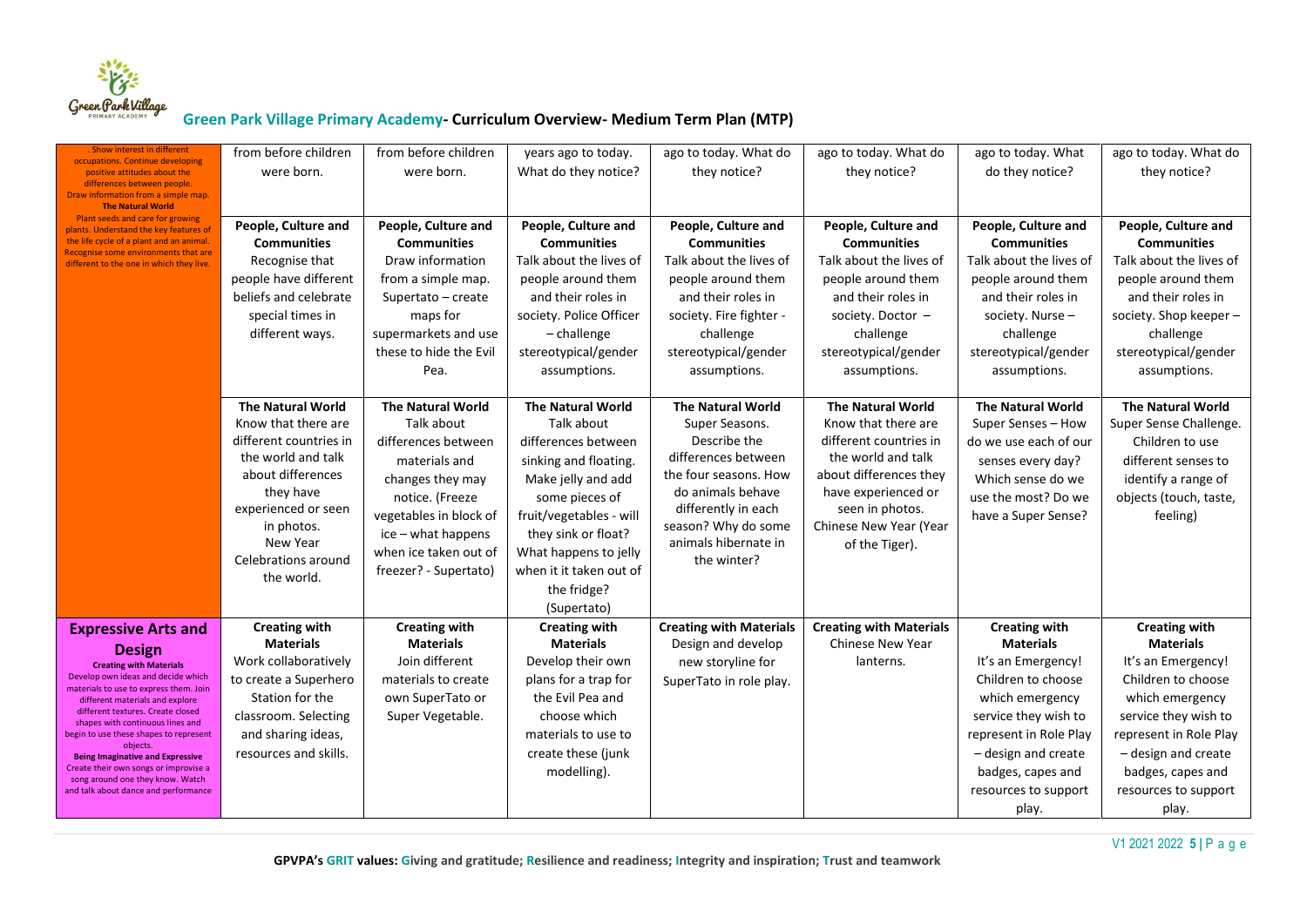

| art, expressing their feelings and<br>responses.                                                                                                                                                                                                                                                                                                                 | <b>Being Imaginative</b><br>and Expressive<br>Create their own<br>songs or improvise a<br>song around one they<br>know. Watch and talk<br>about dance and<br>performance art,<br>expressing their<br>feelings and<br>responses. | <b>Being Imaginative</b><br>and Expressive<br>Listen attentively to<br>music, expressing<br>their feelings. Play 5<br>familiar soundtracks<br>to Superhero<br>programmes/movies.<br>Children to move to<br>the music and<br>describe how it<br>makes them feel? | <b>Being Imaginative</b><br>and Expressive<br>Listen attentively to<br>music. Explore using<br>different percussion<br>instruments to<br>accompany Supertato<br>text. | <b>Being Imaginative and</b><br><b>Expressive</b><br>Listen attentively to<br>music. Explore using<br>different percussion<br>instruments to create<br>own soundtrack to<br>Superhero story.<br>Record and play back to<br>children. | <b>Being Imaginative and</b><br><b>Expressive</b><br>Chinese New Year -<br>introduce children to<br>traditional Chinese<br>music. Is it similar or<br>different to music they<br>hear at home? Describe<br>the music. How does it<br>make them feel? | <b>Being Imaginative</b><br>and Expressive<br>Create their own<br>superhero moves.                                                       | <b>Being Imaginative and</b><br><b>Expressive</b><br>Create their own<br>superhero moves.                                      |
|------------------------------------------------------------------------------------------------------------------------------------------------------------------------------------------------------------------------------------------------------------------------------------------------------------------------------------------------------------------|---------------------------------------------------------------------------------------------------------------------------------------------------------------------------------------------------------------------------------|-----------------------------------------------------------------------------------------------------------------------------------------------------------------------------------------------------------------------------------------------------------------|-----------------------------------------------------------------------------------------------------------------------------------------------------------------------|--------------------------------------------------------------------------------------------------------------------------------------------------------------------------------------------------------------------------------------|------------------------------------------------------------------------------------------------------------------------------------------------------------------------------------------------------------------------------------------------------|------------------------------------------------------------------------------------------------------------------------------------------|--------------------------------------------------------------------------------------------------------------------------------|
|                                                                                                                                                                                                                                                                                                                                                                  |                                                                                                                                                                                                                                 |                                                                                                                                                                                                                                                                 |                                                                                                                                                                       | Specific progression subjects for school curriculum continuation                                                                                                                                                                     |                                                                                                                                                                                                                                                      |                                                                                                                                          |                                                                                                                                |
|                                                                                                                                                                                                                                                                                                                                                                  | Week 1                                                                                                                                                                                                                          | Week 2                                                                                                                                                                                                                                                          | Week 3                                                                                                                                                                | Week 4                                                                                                                                                                                                                               | Week 5                                                                                                                                                                                                                                               | Week 6                                                                                                                                   | Week 7                                                                                                                         |
| <b>Music</b>                                                                                                                                                                                                                                                                                                                                                     | Children to rehearse a<br>nursery rhyme/song<br>using BSL.<br>https://www.youtube<br>.com/watch?v=r25au<br>E4eC2o                                                                                                               | Children to rehearse a<br>nursery rhyme/song<br>using BSL.<br>https://www.youtube<br>.com/watch?v=r25au<br>E4eC2o                                                                                                                                               | Children to rehearse a<br>nursery rhyme/song<br>using BSL.<br>https://www.youtube<br>.com/watch?v=r25au<br>E4eC2o                                                     | Children to rehearse a<br>nursery rhyme/song<br>using BSL.<br>https://www.youtube.c<br>om/watch?v=r25auE4e<br>C <sub>2</sub>                                                                                                         | Children to rehearse a<br>nursery rhyme/song<br>using BSL.<br>https://www.youtube.c<br>om/watch?v=r25auE4e<br>C2 <sub>0</sub>                                                                                                                        | Children to rehearse a<br>nursery rhyme/song<br>using BSL.<br>https://www.youtube<br>.com/watch?v=r25au<br>E4eC2o                        | Children to rehearse a<br>nursery rhyme/song<br>using BSL.<br>https://www.youtube.<br>com/watch?v=r25auE4<br>eC <sub>2</sub> o |
| <b>Computing</b>                                                                                                                                                                                                                                                                                                                                                 | We can Listen:<br>Using audio books to<br>enjoy stories.<br>Children to learn how<br>to use software to<br>listen to a selection of<br>Superhero books.                                                                         | <b>Beebots</b><br>Following a simple<br>programme for a<br>Beebot, using<br>positional language.                                                                                                                                                                | <b>Beebots</b><br>Creating a simple<br>programme for a<br>Beebot, using<br>positional language.                                                                       | <b>Beebots</b><br>Creating a simple<br>programme including 3<br>different directions of<br>movement: forwards,<br>left right, backwards.                                                                                             | We can understand<br>instructions: Follow<br>instructions on an ICT<br>game (phonics game)                                                                                                                                                           | We can understand<br>messages.<br>Children to listen to<br>recorded messages to<br>find characters<br>around the classroom<br>(Evil Pea) | Unit Revision:<br>Children to solve a<br>mystery by listening to<br>recorded messages<br>and solving the<br>problem.           |
| PE.<br>Balance skills: holding the body in<br>various positions, using different<br>combinations of body parts to hold<br>positions, travelling along beams.<br>Locomotor skills: running through an<br>obstacle course, skipping and hopping.<br>Ball skills: kicking, rolling and throwing<br>a large ball, catching a ball between<br>waist and chest height. |                                                                                                                                                                                                                                 |                                                                                                                                                                                                                                                                 |                                                                                                                                                                       | U-Sports:<br>Dance<br><b>Invasion Games</b><br>(Football Focused)                                                                                                                                                                    |                                                                                                                                                                                                                                                      |                                                                                                                                          |                                                                                                                                |